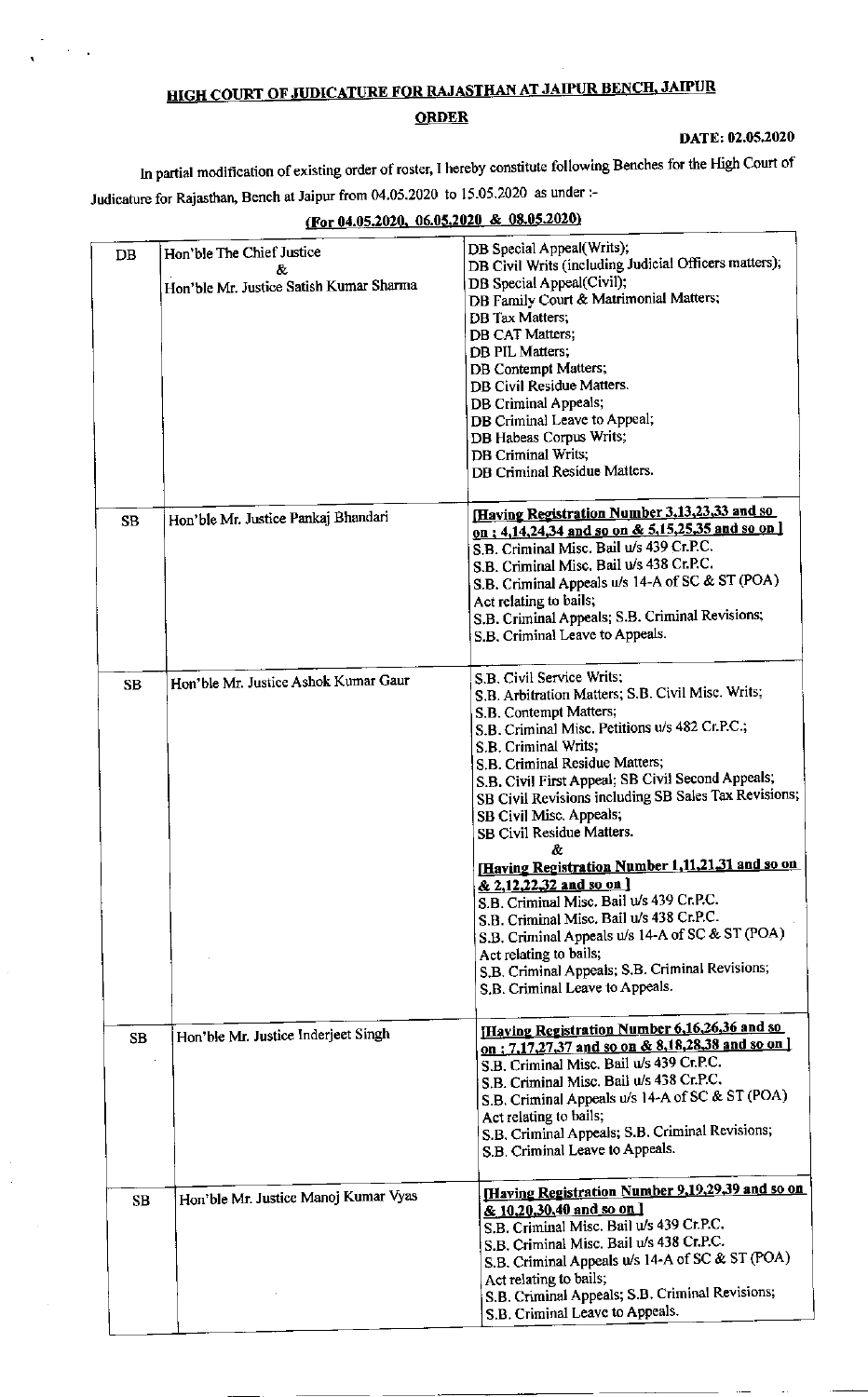$\bar{\mathcal{E}}$ 

 $\bar{ }$ 

Ŷ,

| DB        |           | Hon'ble Mr. Justice Goverdhan Bardhar<br>&<br>Hon'ble Mr. Justice Chandra Kumar Songara | DB Special Appeal(Writs);<br>DB Civil Writs (including Judicial Officers matters);<br>DB Special Appeal(Civil);<br>DB Family Court & Matrimonial Matters;<br>DB Tax Matters:<br>DB CAT Matters;<br>DB PIL Matters;<br>DB Contempt Matters;<br>DB Civil Residue Matters.<br>DB Criminal Appeals;<br>DB Criminal Leave to Appeal;<br>DB Habeas Corpus Writs;<br>DB Criminal Writs;<br>DB Criminal Residue Matters.                                                                                                                                                                                                                                                                                                                                                       |
|-----------|-----------|-----------------------------------------------------------------------------------------|------------------------------------------------------------------------------------------------------------------------------------------------------------------------------------------------------------------------------------------------------------------------------------------------------------------------------------------------------------------------------------------------------------------------------------------------------------------------------------------------------------------------------------------------------------------------------------------------------------------------------------------------------------------------------------------------------------------------------------------------------------------------|
| <b>SB</b> |           | Hon'ble Mr. Justice Sanjeev Prakash Sharma                                              | S.B. Civil Service Writs;<br>S.B. Arbitration Matters; S.B. Civil Misc. Writs;<br>S.B. Contempt Matters; S.B. Company Matters;<br>S.B. Criminal Misc. Petitions u/s 482 Cr.P.C.;<br>S.B. Criminal Writs:<br>S.B. Criminal Residue Matters;<br>S.B. Civil First Appeal; SB Civil Second Appeals;<br>SB Civil Revisions including SB Sales Tax Revisions;<br>SB Civil Misc. Appeals;<br>SB Civil Residue Matters.<br>æ.<br><b>Having Registration Number 1,11,21,31 and so on</b><br>& 2,12,22,32 and so on 1<br>S.B. Criminal Misc. Bail u/s 439 Cr.P.C.<br>S.B. Criminal Misc. Bail u/s 438 Cr.P.C.<br>S.B. Criminal Appeals u/s 14-A of SC & ST (POA)<br>Act relating to bails;<br>S.B. Criminal Appeals; S.B. Criminal Revisions;<br>S.B. Criminal Leave to Appeals. |
| SB        |           | Hon'ble Mr. Justice Abhay Chaturvedi                                                    | [Having Registration Number 6, 16, 26, 36 and so<br>on: 7,17,27,37 and so on & 8,18,28,38 and so on ]<br>S.B. Criminal Misc. Bail u/s 439 Cr.P.C.<br>S.B. Criminal Misc. Bail u/s 438 Cr.P.C.<br>S.B. Criminal Appeals u/s 14-A of SC & ST (POA)<br>Act relating to bails;<br>S.B. Criminal Appeals; S.B. Criminal Revisions;<br>S.B. Criminal Leave to Appeals.                                                                                                                                                                                                                                                                                                                                                                                                       |
| <b>SB</b> |           | Hon'ble Mr. Justice Narendra Singh Dhaddha                                              | [Having Registration Number 9,19,29,39 and so on<br>& 10,20,30,40 and so on 1<br>S.B. Criminal Misc. Bail u/s 439 Cr.P.C.<br>S.B. Criminal Misc. Bail u/s 438 Cr.P.C.<br>S.B. Criminal Appeals u/s 14-A of SC & ST (POA)<br>Act relating to bails;<br>S.B. Criminal Appeals; S.B. Criminal Revisions;<br>S.B. Criminal Leave to Appeals.                                                                                                                                                                                                                                                                                                                                                                                                                               |
|           | <b>SB</b> | Hon'ble Mr. Justice Mahendra Kumar Goyal                                                | [Having Registration Number 3,13,23,33 and so<br>on: 4,14,24,34 and so on & 5,15,25,35 and so on [<br>S.B. Criminal Misc. Bail u/s 439 Cr.P.C.<br>S.B. Criminal Misc. Bail u/s 438 Cr.P.C.<br>S.B. Criminal Appeals u/s 14-A of SC & ST (POA)<br>Act relating to bails;<br>S.B. Criminal Appeals; S.B. Criminal Revisions;<br>S.B. Criminal Leave to Appeals.                                                                                                                                                                                                                                                                                                                                                                                                          |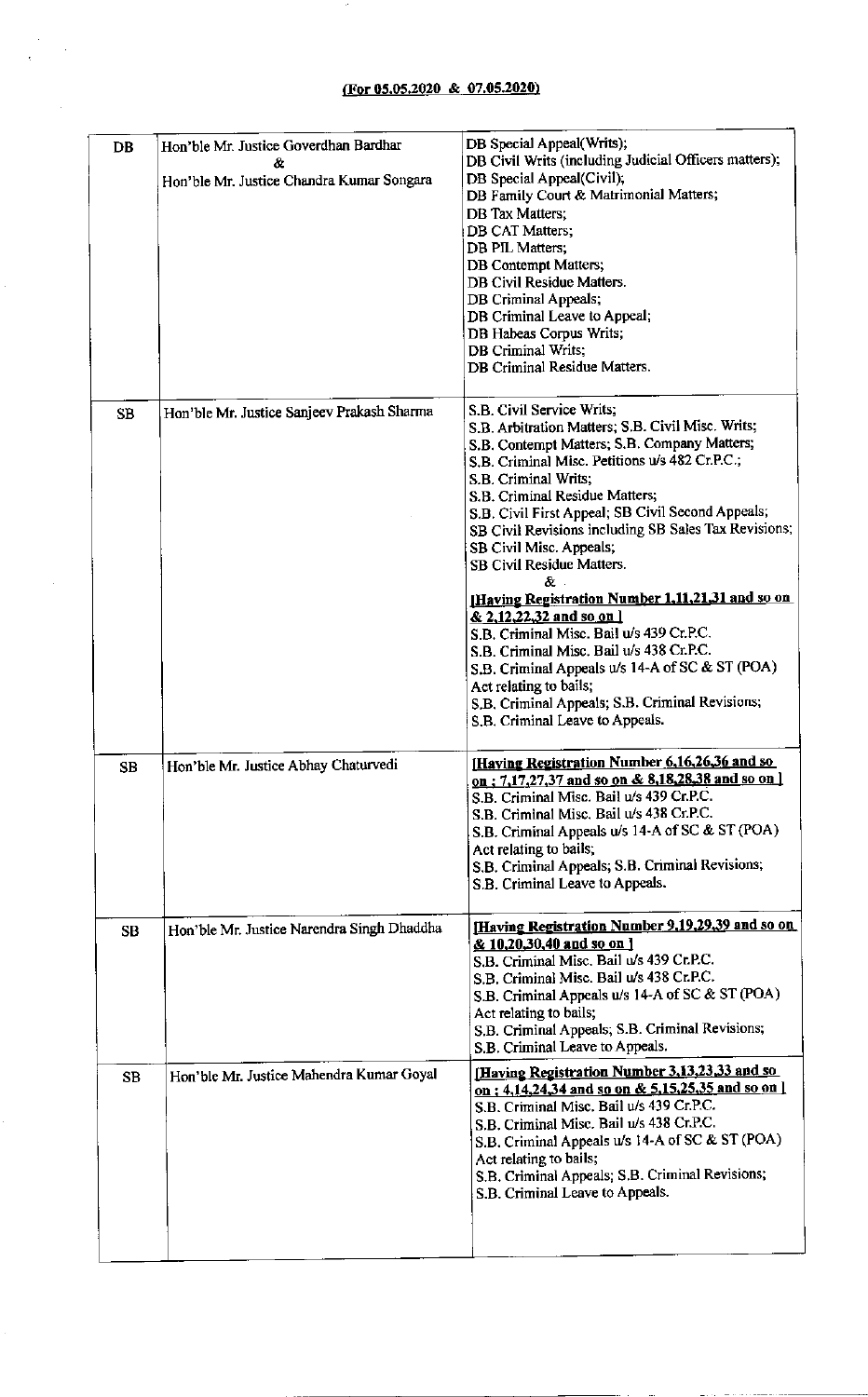$\epsilon = \frac{1}{2}$ 

÷,

J.

| DB        | Hon'ble Mrs. Justice Sabina<br>&<br>Hon'ble Mr. Justice Chandra Kumar Songara | DB Special Appeal(Writs);<br>DB Civil Writs (including Judicial Officers matters);<br>DB Special Appeal(Civil);<br>DB Family Court & Matrimonial Matters;<br><b>DB</b> Tax Matters;<br>DB CAT Matters;<br>DB PIL Matters;<br>DB Contempt Matters;<br>DB Civil Residue Matters.<br>DB Criminal Appeals;<br>DB Criminal Leave to Appeal;<br>DB Habeas Corpus Writs;<br><b>DB Criminal Writs;</b><br>DB Criminal Residue Matters.                                                                                                                                                                                                                                                                                                                                         |
|-----------|-------------------------------------------------------------------------------|------------------------------------------------------------------------------------------------------------------------------------------------------------------------------------------------------------------------------------------------------------------------------------------------------------------------------------------------------------------------------------------------------------------------------------------------------------------------------------------------------------------------------------------------------------------------------------------------------------------------------------------------------------------------------------------------------------------------------------------------------------------------|
| <b>SB</b> | Hon'ble Mr. Justice Prakash Gupta                                             | [Having Registration Number 3,13,23,33 and so<br>on : 4,14,24,34 and so on & 5,15,25,35 and so on ]<br>S.B. Criminal Misc. Bail u/s 439 Cr.P.C.<br>S.B. Criminal Misc. Bail u/s 438 Cr.P.C.<br>S.B. Criminal Appeals u/s 14-A of SC & ST (POA)<br>Act relating to bails;<br>S.B. Criminal Appeals; S.B. Criminal Revisions;<br>S.B. Criminal Leave to Appeals.                                                                                                                                                                                                                                                                                                                                                                                                         |
| <b>SB</b> | Hon'ble Mr. Justice Sanjeev Prakash Sharma                                    | S.B. Civil Service Writs;<br>S.B. Arbitration Matters; S.B. Civil Misc. Writs;<br>S.B. Contempt Matters; S.B. Company Matters;<br>S.B. Criminal Misc. Petitions u/s 482 Cr.P.C.;<br>S.B. Criminal Writs;<br>S.B. Criminal Residue Matters;<br>S.B. Civil First Appeal; SB Civil Second Appeals;<br>SB Civil Revisions including SB Sales Tax Revisions;<br>SB Civil Misc. Appeals;<br>SB Civil Residue Matters.<br>&.<br><b>Having Registration Number 1,11,21,31 and so on</b><br>& 2,12,22,32 and so on 1<br>S.B. Criminal Misc. Bail u/s 439 Cr.P.C.<br>S.B. Criminal Misc. Bail u/s 438 Cr.P.C.<br>S.B. Criminal Appeals u/s 14-A of SC & ST (POA)<br>Act relating to bails;<br>S.B. Criminal Appeals; S.B. Criminal Revisions;<br>S.B. Criminal Leave to Appeals. |
| <b>SB</b> | Hon'ble Mr. Justice Abhay Chaturvedi                                          | <b>Having Registration Number 6,16,26,36 and so</b><br>on: 7,17,27,37 and so on & 8,18,28,38 and so on 1<br>S.B. Criminal Misc. Bail u/s 439 Cr.P.C.<br>S.B. Criminal Misc. Bail u/s 438 Cr.P.C.<br>S.B. Criminal Appeals u/s 14-A of SC & ST (POA)<br>Act relating to bails;<br>S.B. Criminal Appeals; S.B. Criminal Revisions;<br>S.B. Criminal Leave to Appeals.                                                                                                                                                                                                                                                                                                                                                                                                    |
| <b>SB</b> | Hon'ble Mr. Justice Narendra Singh Dhaddha                                    | [Having Registration Number 9,19,29,39 and so on<br>& 10,20,30,40 and so on 1<br>S.B. Criminal Misc. Bail u/s 439 Cr.P.C.<br>S.B. Criminal Misc. Bail u/s 438 Cr.P.C.<br>S.B. Criminal Appeals u/s 14-A of SC & ST (POA)<br>Act relating to bails;<br>S.B. Criminal Appeals; S.B. Criminal Revisions;<br>S.B. Criminal Leave to Appeals.                                                                                                                                                                                                                                                                                                                                                                                                                               |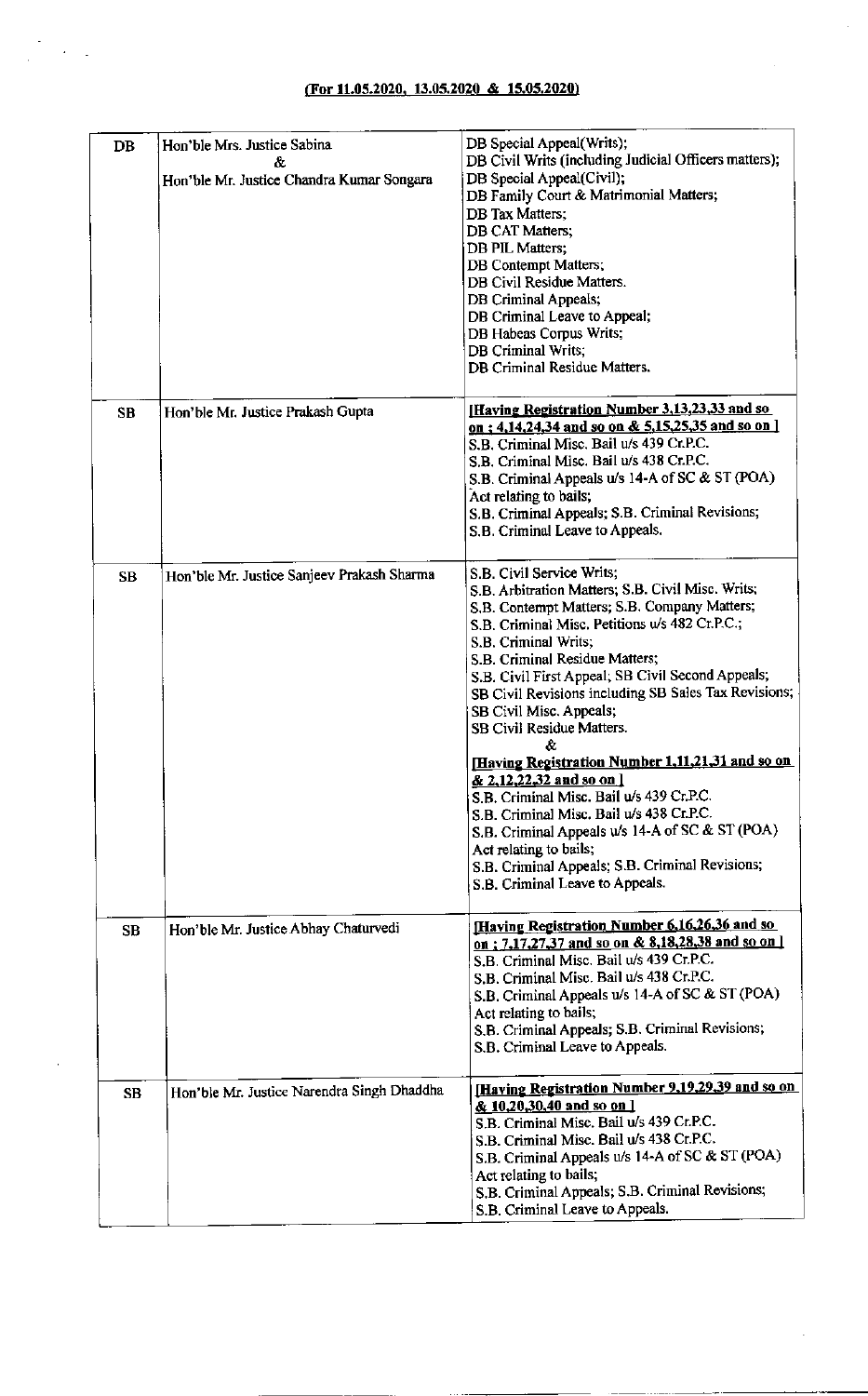| <b>DB</b> | Hon'ble The Chief Justice<br>&.<br>Hon'ble Mr. Justice Satish Kumar Sharma | DB Special Appeal(Writs);<br>DB Civil Writs (including Judicial Officers matters);<br>DB Special Appeal(Civil);<br>DB Family Court & Matrimonial Matters;<br>DB Tax Matters;<br>DB CAT Matters;<br>DB PIL Matters;<br>DB Contempt Matters;<br>DB Civil Residue Matters.<br>DB Criminal Appeals;<br>DB Criminal Leave to Appeal;<br>DB Habeas Corpus Writs;<br>DB Criminal Writs;<br>DB Criminal Residue Matters.                                                                                                                                                                                                                                                                                                                            |
|-----------|----------------------------------------------------------------------------|---------------------------------------------------------------------------------------------------------------------------------------------------------------------------------------------------------------------------------------------------------------------------------------------------------------------------------------------------------------------------------------------------------------------------------------------------------------------------------------------------------------------------------------------------------------------------------------------------------------------------------------------------------------------------------------------------------------------------------------------|
| <b>SB</b> | Hon'ble Mr. Justice Pankaj Bhandari                                        | [Having Registration Number 3,13,23,33 and so<br>on; 4,14,24,34 and so on & 5,15,25,35 and so on ]<br>S.B. Criminal Misc. Bail u/s 439 Cr.P.C.<br>S.B. Criminal Misc. Bail u/s 438 Cr.P.C.<br>S.B. Criminal Appeals u/s 14-A of SC & ST (POA)<br>Act relating to bails;<br>S.B. Criminal Appeals; S.B. Criminal Revisions;<br>S.B. Criminal Leave to Appeals.                                                                                                                                                                                                                                                                                                                                                                               |
| <b>SB</b> | Hon'ble Mr. Justice Ashok Kumar Gaur                                       | S.B. Civil Service Writs;<br>S.B. Arbitration Matters; S.B. Civil Misc. Writs;<br>S.B. Contempt Matters;<br>S.B. Criminal Misc. Petitions u/s 482 Cr.P.C.;<br>S.B. Criminal Writs;<br>S.B. Criminal Residue Matters;<br>S.B. Civil First Appeal; SB Civil Second Appeals;<br>SB Civil Revisions including SB Sales Tax Revisions;<br>SB Civil Misc. Appeals;<br>SB Civil Residue Matters.<br>&<br>Having Registration Number 1, 11, 21, 31 and so on<br>& 2,12,22,32 and so on 1<br>S.B. Criminal Misc. Bail u/s 439 Cr.P.C.<br>S.B. Criminal Misc. Bail u/s 438 Cr.P.C.<br>S.B. Criminal Appeals u/s 14-A of SC & ST (POA)<br>Act relating to bails;<br>S.B. Criminal Appeals; S.B. Criminal Revisions;<br>S.B. Criminal Leave to Appeals. |
| <b>SB</b> | Hon'ble Mr. Justice Inderjeet Singh                                        | <b>Having Registration Number 6,16,26,36 and so</b><br>on: 7,17,27,37 and so on & 8,18,28,38 and so on 1<br>S.B. Criminal Misc. Bail u/s 439 Cr.P.C.<br>S.B. Criminal Misc. Bail u/s 438 Cr.P.C.<br>S.B. Criminal Appeals u/s 14-A of SC & ST (POA)<br>Act relating to bails;<br>S.B. Criminal Appeals; S.B. Criminal Revisions;<br>S.B. Criminal Leave to Appeals.                                                                                                                                                                                                                                                                                                                                                                         |
| <b>SB</b> | Hon'ble Mr. Justice Mahendra Kumar Goyal                                   | Having Registration Number 9,19,29,39 and so on<br>& 10,20,30,40 and so on 1<br>S.B. Criminal Misc. Bail u/s 439 Cr.P.C.<br>S.B. Criminal Misc. Bail u/s 438 Cr.P.C.<br>S.B. Criminal Appeals u/s 14-A of SC & ST (POA)<br>Act relating to bails;<br>S.B. Criminal Appeals; S.B. Criminal Revisions;<br>S.B. Criminal Leave to Appeals.                                                                                                                                                                                                                                                                                                                                                                                                     |

 $\frac{1}{2}$ 

 $\bar{z}$